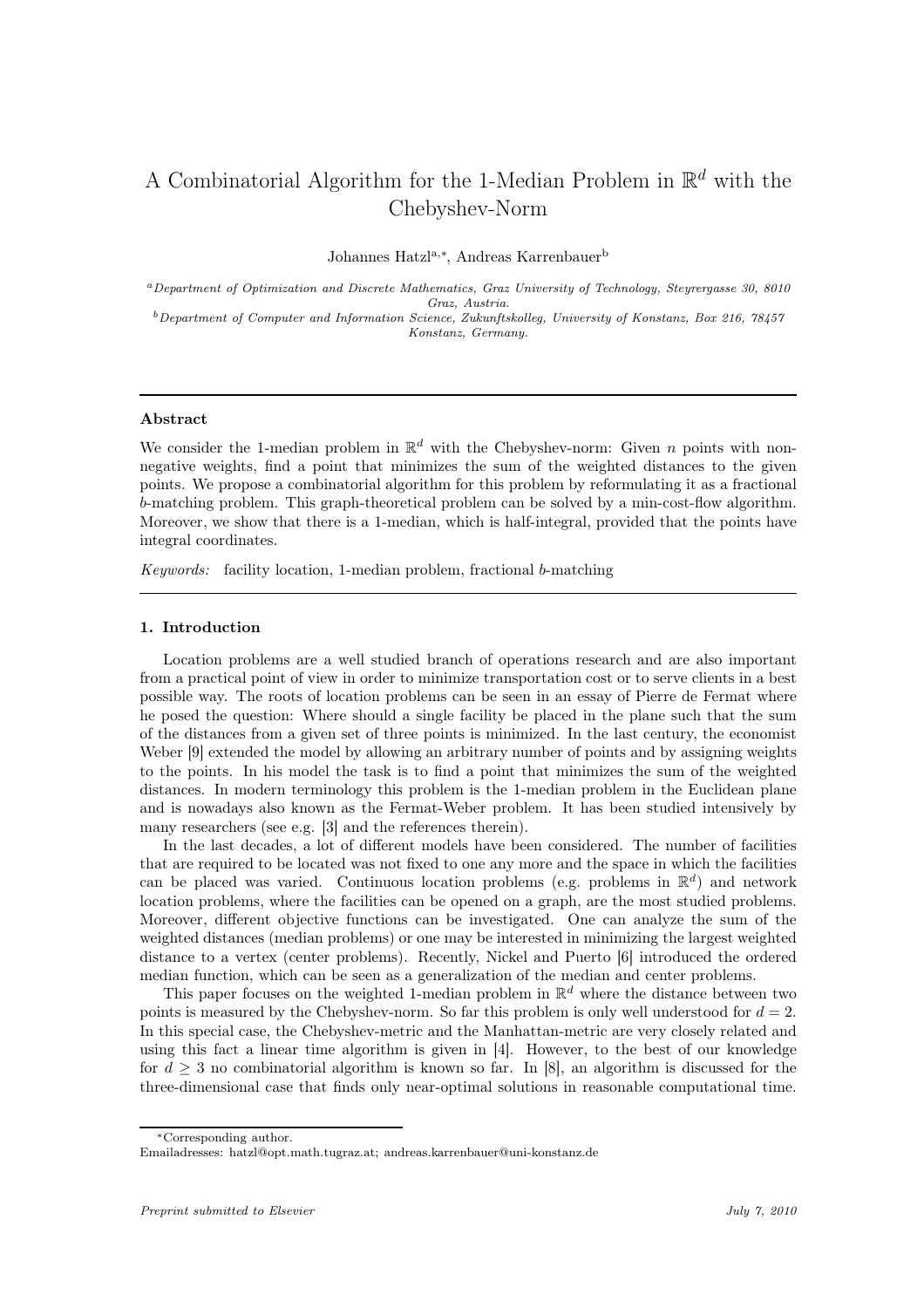In this paper, we show that for  $d \in \mathbb{N}$  the location problem can be reformulated as a fractional b-matching problem and can thus be solved by a combinatorial algorithm.

This paper is organized a follows: In the next section the problem under consideration is rigorously defined. Moreover, it is written as a linear programming problem which implies that the problem can be solved in polynomial time. Afterwards it is shown that using Fourier-Motzkinelimination the problem is equivalent to the fractional b-matching problem on the complete graph. This graph-theoretical problem can be solved as a min-cost-flow problem in a bipartite graph (see e.g. [1]). In order to make the paper self-contained we shortly review the min-cost-flow instance in the last section.

#### 2. Problem Formulation

In this section, we define the 1-median Problem in  $\mathbb{R}^d$  with the Chebyshev-norm formally: Given *n* distinct points  $P_1, \ldots, P_n$  with  $P_i = (x_1^i, \ldots, x_d^i) \in \mathbb{R}^d$  for  $i = 1, \ldots, n$  and associated non-negative weights  $w_i \geq 0$  the task is to find a point  $P^* = (x_1^*, \ldots, x_d^*) \in \mathbb{R}^d$  such that

$$
\sum_{i=1}^{n} w_i \|P_i - P\|_{\infty} \ge \sum_{i=1}^{n} w_i \|P_i - P^*\|_{\infty}
$$

holds for all  $P \in \mathbb{R}^d$ , where  $||P_i - P^*||_{\infty} := \max(|x_1^i - x_1^*|, \ldots, |x_d^i - x_d^*|)$  is the Chebyshev-norm.

For  $d = 2$  there is a well known optimality criterion. Given a point  $P_0 = (x_1^0, x_2^0)$  we define the sets

 $X^1_{\sim} := \{i : x_1^i - x_1^0 \sim x_2^i - x_2^0\}$  and  $X^2_{\sim} := \{i : x_1^i - x_1^0 \sim -(x_2^i - x_2^0)\}$ 

and

$$
w(X_{\sim}^1) := \sum_{i \in X_{\sim}^1} w_i \quad \text{and} \quad w(X_{\sim}^2) := \sum_{i \in X_{\sim}^2} w_i
$$

where  $\sim$  is any of the relations  $\lt, \leq, \gt, \geq$ . Using this notation we can state the following theorem. **Theorem 2.1** (see e.g. [2]). *The point*  $P_0 = (x_1^0, x_2^0)$  *is a 1-median if and only if the following four inequalities are satisfied*

$$
w(X_1) \le w(X_1) \qquad and \qquad w(X_2) \le w(X_2)
$$

*and*

$$
w(X^1) \le w(X^1) \qquad \text{and} \qquad w(X^2) \le w(X^2) \le w(X^2).
$$

Theorem 2.1 can be used to derive a linear time algorithm for the case  $d = 2$  (see e.g. [4]). However, for  $d \geq 3$  the optimality criterion is much more complex as shown in [5]) and does not lead to an algorithm.

In order to develop a combinatorial algorithm for higher dimensions we rewrite the location problem in the d-dimensional space as a linear programming problem. We can reformulate

$$
\min_{P=(y_1,\ldots,y_d)\in\mathbb{R}^d} \sum_{i=1}^n w_i \|P_i - P\|_{\infty}
$$

as

min 
$$
\sum_{i=1}^{n} w_i z_i
$$
  
\ns.t.  $z_i = \max(|x_1^i - y_1|, ..., |x_d^i - y_d|)$   $i = 1, ..., n$   
\n $y_k \in \mathbb{R}, z_i \in \mathbb{R}$   $i = 1, ..., n, k = 1, ..., d$ .

It is a well known fact that minimizing the sum of absolute values with linear constraints can be transformed to an LP in standard form which has the following form: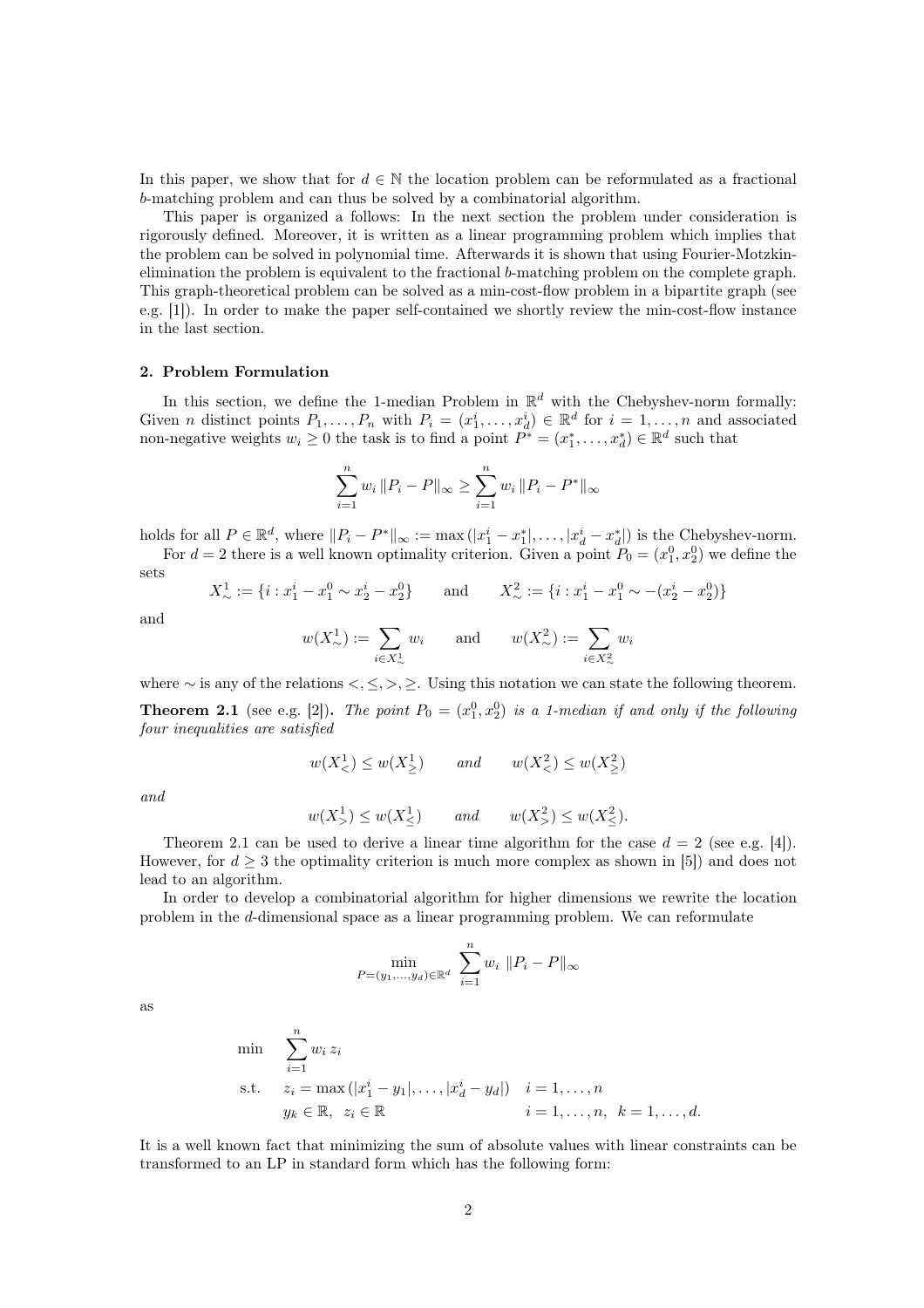$$
\min \sum_{i=1}^{n} w_i z_i \tag{1}
$$

s.t. 
$$
z_i + y_k \ge x_k^i
$$
  $i = 1, ..., n, k = 1, ..., d$  (2)

$$
z_i - y_k \ge -x_k^i \quad i = 1, \dots, n, \ k = 1, \dots, d
$$
 (3)

$$
y_k \in \mathbb{R}, \ z_i \in \mathbb{R} \quad i = 1, \dots, n, \ k = 1, \dots, d. \tag{4}
$$

Note that the problem can be formulated as linear programming problem and can thus be solved in polynomial time. In the next section, we show that the LP given in  $(1)$ — $(4)$  is equivalent to the fractional b-matching problem and can even be solved by a combinatorial algorithm.

#### 3. Reformulation as fractional b-matching problem

Due to the fact that the variables  $y_k$  do not appear in the objective function of the problem given in  $(1)$ — $(4)$ , we use the well known Fourier-Motzkin elimination technique to get rid of these variables in the constraints. More precisely, if  $(y, z)$  is a feasible solution of the problem we know that

$$
x_k^i - z_i \le y_k \le x_k^i + z_i
$$

holds for all  $k = 1, \ldots, d$  and  $i = 1, \ldots, n$ . In particular,

$$
\max_{i=1,\dots,n} (x_k^i - z_i) \le y_k \le \min_{i=1,\dots,n} (x_k^i + z_i)
$$
\n(5)

is true for all  $k = 1, \ldots, d$ . Moreover, by adding the inequalities (2) and (3) it can be seen that z also satisfies

$$
z_i + z_j \ge x_k^i - x_k^j
$$

for all  $i, j = 1, \ldots, n$  and  $k = 1, \ldots, d$ , which is equivalent to

$$
z_i + z_j \ge d_k^{ij},
$$

if we define  $d_k^{ij} := |x_k^i - x_k^j|$ . Note that  $d_k^{ij} = d_k^{ji}$  follows directly from the definition. Moreover,  $d_k^{ij}$  is non-negative and  $d_k^{ij} = 0$  if and only if  $i = j$ . Thus, if  $(y, z)$  is feasible for the constraints  $(2)$ — $(4)$  then z is also feasible for following system of inequalities:

$$
z_i + z_j \ge d^{ij} \qquad \forall j = 1, \dots, n, \quad i = j + 1, \dots, n \tag{6}
$$

$$
z_i \ge 0 \qquad \forall i = 1, \dots, n \tag{7}
$$

where  $d^{ij} := \max_k d_k^{ij}$ .

On the other hand, if there is a vector  $z$  satisfying  $(6)$  and  $(7)$  we can easily get a feasible solution  $(y, z)$  of the linear programming problem  $(1)$ — $(4)$  by setting  $y_k$  to any value between  $\min_i(z_i + x_k^i)$  and  $\max_i(x_k^i - z_i)$ . It follows from the discussion above that this is always possible. Hence, problem  $(1)$ — $(4)$  is equivalent to the following linear programming problem

$$
\min \sum_{i=1}^{n} w_i z_i \tag{8}
$$

s.t. 
$$
z_i + z_j \ge d^{ij}
$$
  $j = 1, ..., n, i = j + 1, ..., n$  (9)

$$
z_i \ge 0 \qquad i = 1, \dots, n \tag{10}
$$

Before we consider the dual of this problem let us recall the definition of the b-matching problem on a complete graph. Let  $G = (V, E)$  be a complete graph with a function  $b: V \to \mathbb{N}$ . A b-matching is an assignment of non-negative integer values  $\alpha_{ij}$  for all  $(i, j) \in E$  such that for each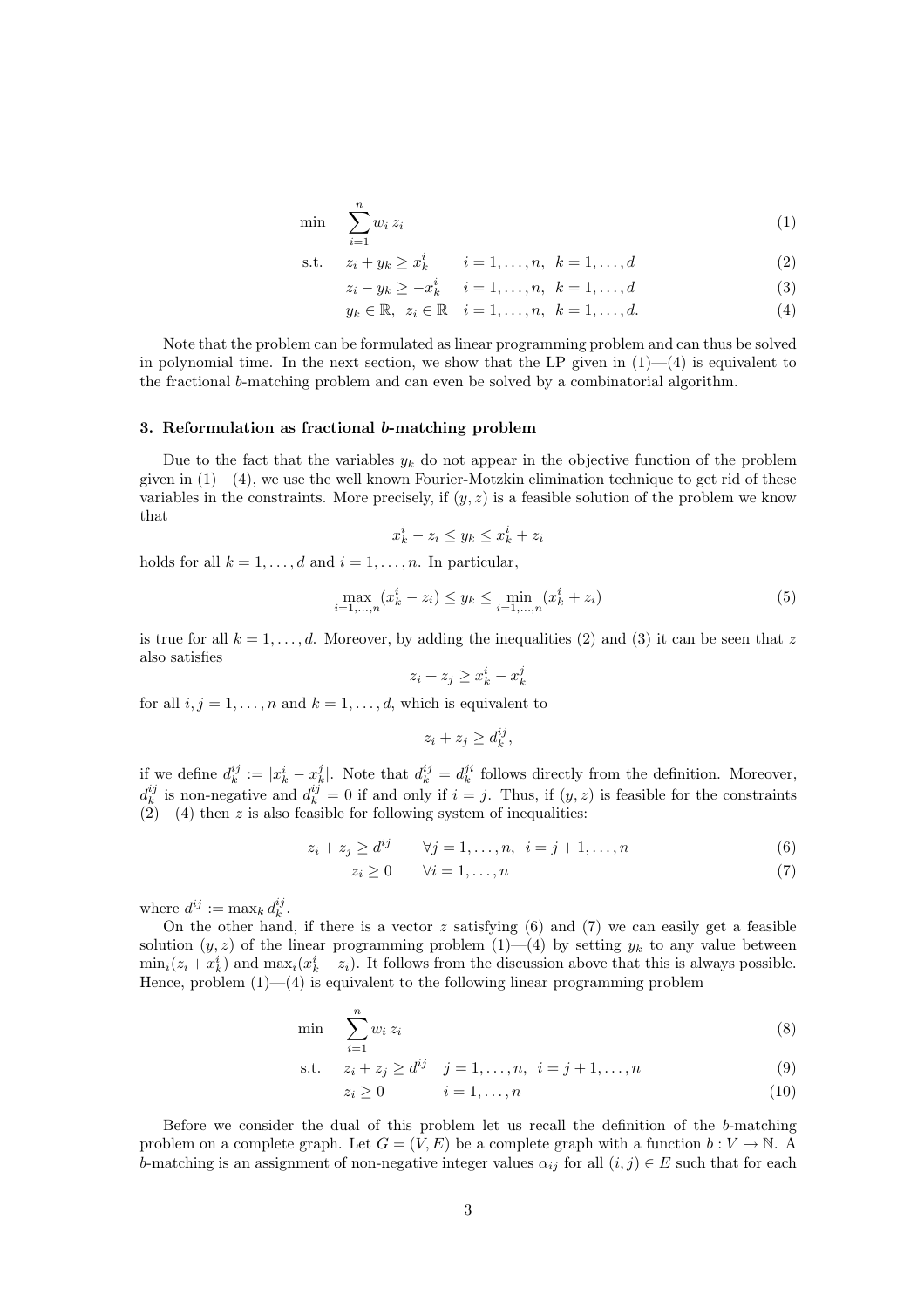vertex *i* the sum of the values on the edges incident with *i* is not more than  $b_i$ . The task of the b-matching problem adapted to our setting is to find a longest b-matching, where the length of a b-matching  $\alpha_{ij}$  is given by

$$
\sum_{(i,j)\in E} d^{ij}\alpha_{ij}.
$$

The integer programming formulation of this graph-theoretical problem is given by

$$
\max \sum_{(i,j)\in E} d^{ij} \alpha_{ij} \tag{11}
$$

$$
\text{s.t.} \quad \sum_{(i,j)\in E} \alpha_{ij} \le b_i \quad \forall \, i \in V \tag{12}
$$

$$
\alpha_{ij} \in \mathbb{N} \qquad \qquad \forall \left( i, j \right) \in E \tag{13}
$$

It is easy to see that if we introduce for each constraint in (9) a non-negative dual variable  $\alpha_{ij}$  the dual linear programming problem of the location problem given in (8)—(9) is exactly the linear relaxation of the problem given in  $(11)$ — $(13)$  (with  $b_i = w_i$ ). Thus, in order to find a 1-median it suffices to solve the fractional b-matching problem, i.e., the problem  $(11)$ — $(12)$  with (13) relaxed to  $\alpha_{ij} \geq 0$  for all  $(i, j) \in E$ .

## 4. A Min-cost-flow algorithm for the fractional b-matching problem

In this section, we show how the fractional b-matching problem can be solved by a min-cost flow algorithm in a bipartite network. This algorithm has already been suggested by Antsee<sup>[1]</sup>, who gave an algorithm to compute a solution for the fractional b-matching problem, which was then used to find an optimal solution for the b-matching problem.

Let us define the bipartite graph  $G = (V_1 \cup V_2, E)$  where  $V_1 = \{v_1, \ldots, v_n\}$  and  $V_2 =$  $\{v'_1, \ldots, v'_n\}$  and there is an edge  $(v_i, v'_j)$  for all  $i, j = 1, \ldots, n$ . Moreover, each edge  $(v_i, v'_j)$ has infinite capacity and the cost are given by  $-d^{ij}$ . Note that the edges  $(v_i, v'_i)$  have 0 cost. They serve as slack variables to transform (12) into equality constraints. That is, for each vertex  $v_i \in V_1$ we define a supply of  $b_i$  and for each vertex  $v_j \in V_2$  we define a demand of  $b_j$ . A min-cost-flow instance of that kind is sometimes also called a Hitchcock-Transportation-Problem and can be solved in  $O(n^3 \log n)$  by a combinatorial algorithm of Orlin [7]. It is well known that, for integral supplies and demands, this algorithm always computes an integral optimal flow  $f^* : E \to \mathbb{N}$  to this problem. However, more important for us is the fact that even for an integral cost function, there exists a feasible integral potential, i.e., two functions  $\pi: V_1 \to \mathbb{N}$  and  $\pi': V_2 \to \mathbb{N}$  such that  $\pi(i) + \pi'(j) \leq d^{ij}$  holds for all edges  $(i, j)$ . Using these values Antsee [1] has shown that

$$
z_i^* := \frac{1}{2} \left( \pi(i) + \pi'(i) \right) \tag{14}
$$

and

$$
\alpha_{ij}^* := \frac{1}{2} \left( f^*(v_i', v_j) + f^*(v_i, v_j') \right)
$$

are optimal solutions to  $(8)$ — $(10)$  and the linear relaxation of  $(11)$ — $(13)$ . Using these results we can finally state the following theorem.

# Theorem 4.1. *If all given points of the 1-median problem have integral coordinates, then there exists a half-integral 1-median*  $P^*$ .

*Proof.* If the coordinates and the weights of the given points are integral, it follows from (14) that there exists an optimal solution  $(y, z)$  of  $(8)$ — $(10)$  in which z is half-integral. Due to the fact that we can choose  $y$  such that  $(5)$  is satisfied it follows that we can also construct a half-integral vector  $y$  which gives the coordinates of a 1-median. The same holds for rational weights of the points (i.e. the values  $w_i$  and  $b_i$ , respectively) as we may scale them by a common denominator